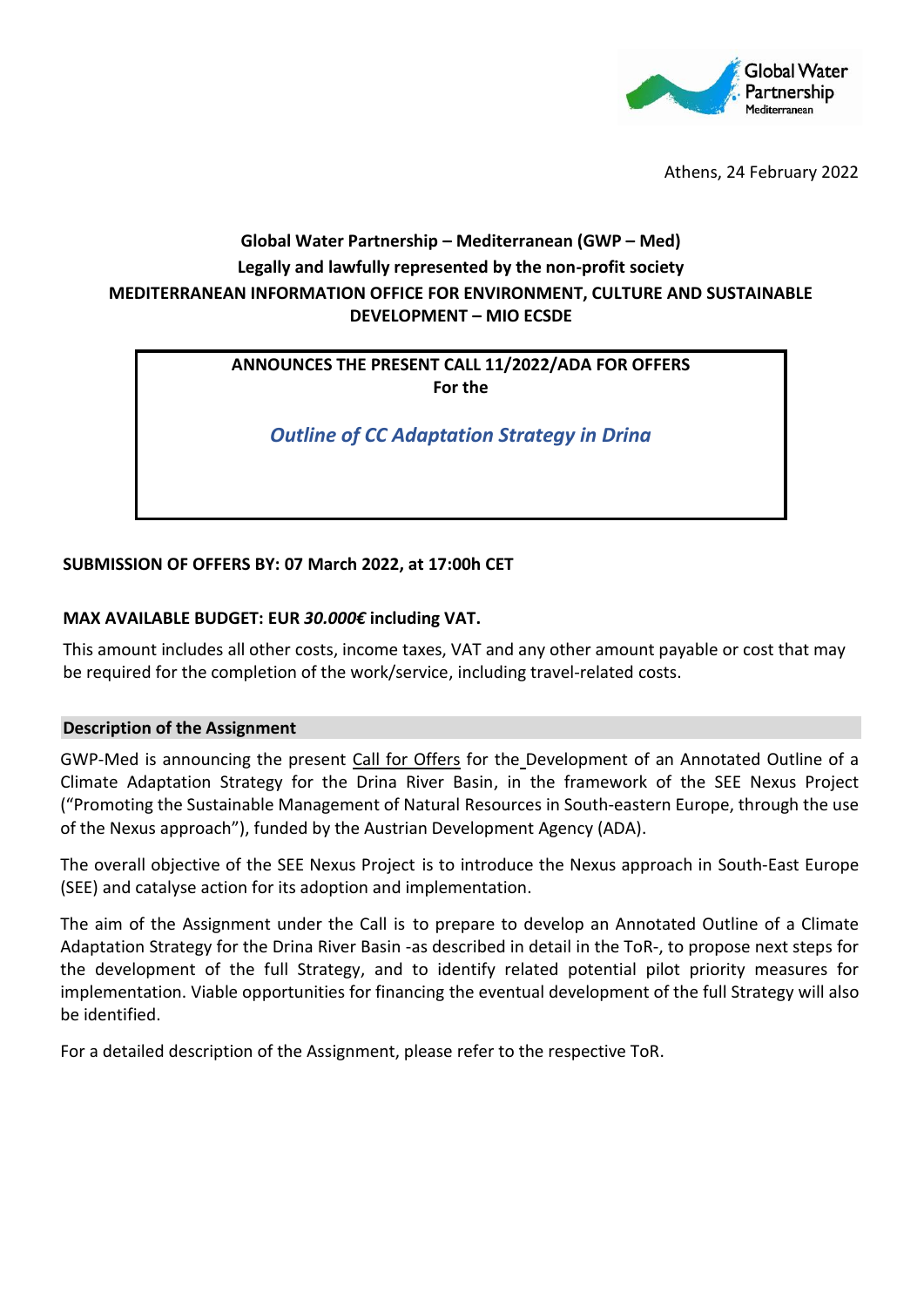#### **Procurement**

The procurement will proceed having regard to:

- $\checkmark$  General principles of EU law on procurements.
- $\checkmark$  Internal Rules and Regulations of MIO-ECSDE/GWP-MED which can be found at [https://mio](https://mio-ecsde.org/about-us/our-accountability)[ecsde.org/about-us/our-accountability](https://mio-ecsde.org/about-us/our-accountability) and at [https://www.gwp.org/en/About/who/Governance-](https://www.gwp.org/en/About/who/Governance-Funding/)[Funding/](https://www.gwp.org/en/About/who/Governance-Funding/) .
- $\checkmark$  The present CALL FOR OFFERS and its supporting documents.

### **Offer Submission**

Interested participants should submit an offer including the following:

- **1. Technical Offer form** (Attached)
- **2. Solemn Self Declaration** (Attached)
- **3. Financial offer form** (Attached)

## **Please read carefully the section "Place & Time of Offers Submission" of the present call, on how exactly you are required to submit your offer**

Offers must be submitted for the entire Assignment. Offersfor part of the Assignment will not be accepted.

The Participants shall bear all costs associated with the preparation and submission of their offer. The Contracting Authority will in no case be responsible or liable for such costs, whatever the conduct or outcome of the procedure. The Contracting Authority will neither be responsible for, nor cover, any expenses or losses incurred by the participants for any site visits and inspections or any other aspect of their offer.

### **Deadline for submission of offers**

The **deadline** for submission of offers is set to be **07 March 2022, at 17:00h CET.**

The successful participant will be informed within 10 working days following the submission deadline.

The results of the present call for offers will be published at the GWP-Med Websit[e www.gwpmed.org](http://www.gwpmed.org/)

### **Clarifications**

Requests for clarifications should be submitted by email, the latest, seven (7) days before the closing date of this call for offers.

The answers / additional information will be published on the website of GWP-Med four (4) days before the closing date of this call for offers.

### **Eligibility Conditions – Participation Requirements**

Participation in the present call for offers is open, on equal terms, to any natural or legal person or entity who meet the legal, financial and technical conditions laid down in this Call where they possess adequate professional experience and capacity.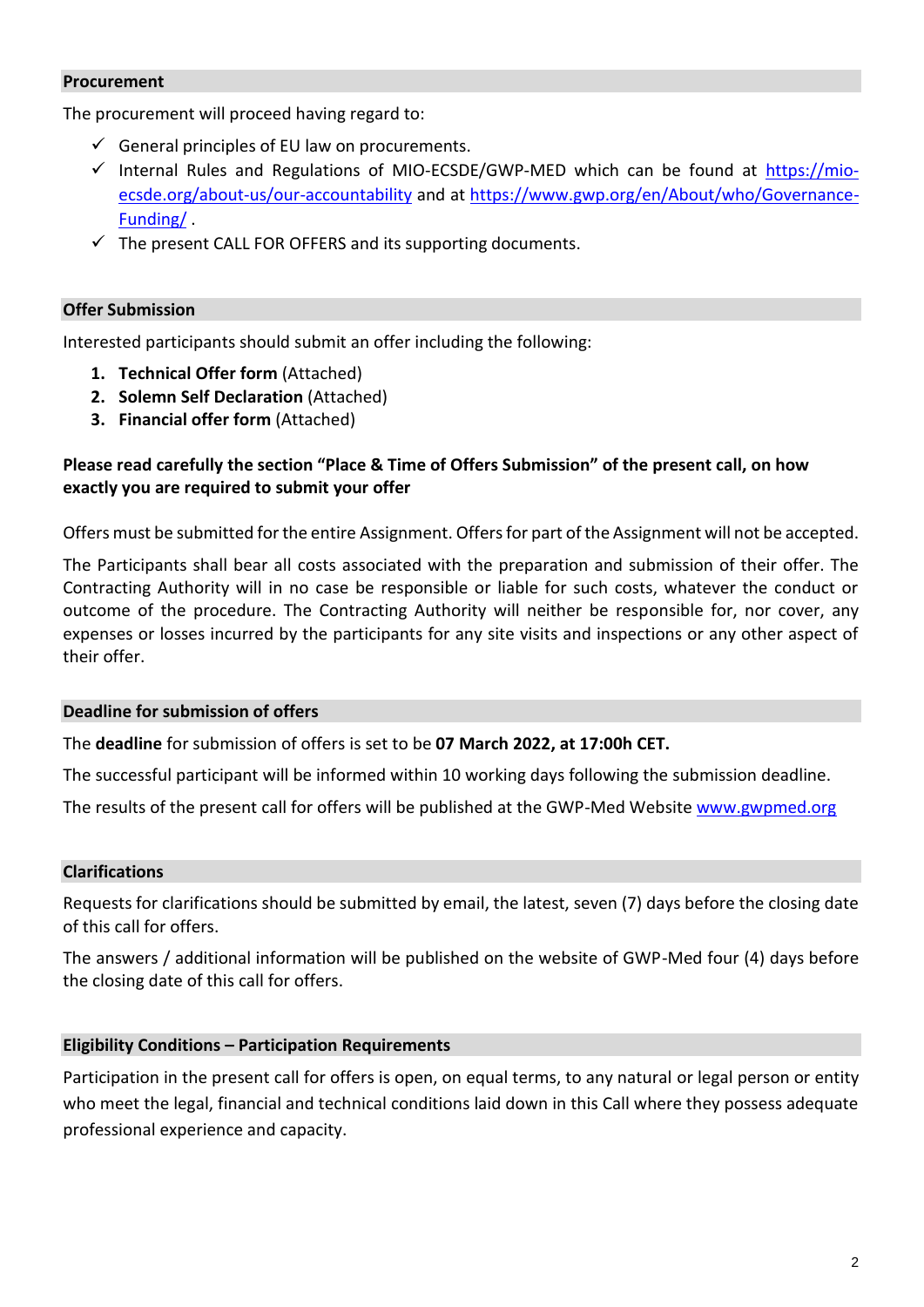# **Grounds for exclusion – disqualification (ON/OFF)**

Participants should verify by submitting a **solemn declaration** (annexed to the present Call) that they are not bankrupt or subject of proceeding for a declaration of bankruptcy, that they are in good standing, operate under no legal restrictions, are not under any liquidation procedure or the subject of proceedings for declaration of liquidation or any similar situation and that they have not been convicted for any one of the following legal offences: participation in a criminal organization, corruption, bribery, fraud, money laundering, terrorist, child labour and human trafficking.

Please refer to the **Solemn Self-Declaration Statement in Annex 1 which should be filled in and signed as indicated. Failure to comply with the requirements included in the Self Declaration is considered ground for exclusion.**

# **Selection Criteria (Pass/Fail)**

Successful participant (Natural or Legal Person or Entity):

- Must have a record of minimum 3 assignments/projects over the last 10 years of comparable nature and degree of complexity relevant to those required for this Contract.
- Must be enrolled in one of the official professional or trade registries kept in their country of registration.

The proposed Team Leader must have

- Post graduate diploma (at least MSc or equivalent) in a field relevant to the Assignment (e.g. Water resources management, Natural resources management, Environmental Policy/Management, Environmental engineering etc)
- Excellent oral and written communication skills in English.

# **Failure to provide the minimum required criteria is considered ground for disqualification**

# **Qualification and Experience**

Participants in the call are required to have solid experience in developing and managing complex projects in the field related to the tasks described in the ToR. This needs to be demonstrated in the **Technical Offer** to be submitted as part of the application. A template for the Technical Offer form is available in the Call for Offers.

The Technical Offer Form consists of the following sections:

- Section 1: Expertise and work experience
- Section 2: Approach and Methodology

The required and desired qualifications are presented below. **Failure to provide the minimum required qualifications is considered ground for disqualification**. Qualifications additional to the minimum requested per category will receive additional score under the evaluation process as described in the section "Awarding Criterion and Evaluation Process". **In the case of a team of experts / company, the required qualifications apply only for the Team Leader, whereas the desired qualifications apply cumulatively.** 

Work experience -Team Leader (Required):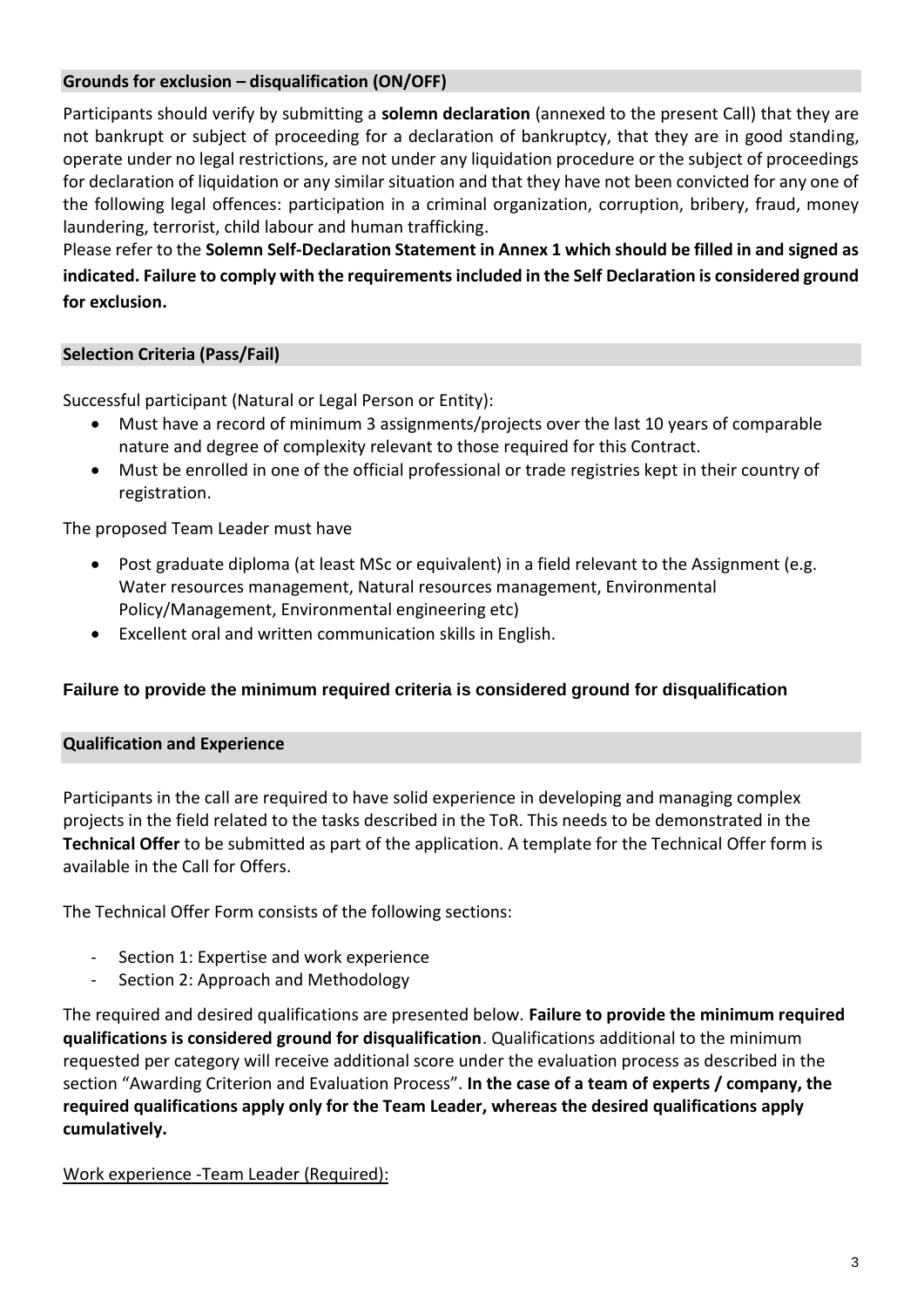- Minimum 15 years of professional experience in the field of integrated natural resources management
- Minimum one assignment/project relevant to climate adaptation policies in a transboundary river basin context.

Work experience (Desired) (Cumulatively in the case of more than one Experts) :

- Minimum 3 assignments/projects directly relevant to integrated natural resources management in the Drina river basin OR 1 in each of the riparian countries (Montenegro, Bosnia and Herzegovina, Serbia)
- Minimum 3 assignments/projects relevant to the development or assessment of climate adaptation policies, plans or strategies
- Knowledge of one of the languages spoken in the Drina basin.

# **Awarding Criterion and Evaluation process**

The Award criterion is the most economically advantageous tender on the basis of best price / quality ratio.

Offers qualified in terms of exclusion grounds and selection criteria will be further evaluated on the basis of the requirements presented under section "Qualification and Experience", as follows:

| (1) Criterion                                                                                                                                                                                                                                                                               | (2)<br><b>Weighting</b><br>(w) | (3) Points<br>of criterion (4) Score<br>(c) | $= (2) \times (3)$ |
|---------------------------------------------------------------------------------------------------------------------------------------------------------------------------------------------------------------------------------------------------------------------------------------------|--------------------------------|---------------------------------------------|--------------------|
| Section 1: Expertise and work experience                                                                                                                                                                                                                                                    | 75% total                      |                                             |                    |
| <b>Required</b>                                                                                                                                                                                                                                                                             |                                |                                             |                    |
| 2.1 Minimum 15 years of professional experience in the field of integrated<br>natural resources management                                                                                                                                                                                  | 15%                            |                                             |                    |
| 2.2 Minimum one assignment/project relevant to climate adaptation policies in<br>a transboundary river basin context.                                                                                                                                                                       | 25%                            |                                             |                    |
| <b>Desired</b>                                                                                                                                                                                                                                                                              |                                |                                             |                    |
| 2.3 Minimum 3 assignments/projects directly relevant to integrated natural<br>resources management in the Drina river basin OR 1 in each of the riparian<br>countries (Montenegro, Bosnia and Herzegovina, Serbia)                                                                          | 20%                            |                                             |                    |
| 2.4 Minimum 3 assignments/projects relevant to the development or<br>assessment of climate adaptation policies, plans or strategies                                                                                                                                                         | 10%                            |                                             |                    |
| 2.5 Knowledge of one of the languages spoken in the Drina basin                                                                                                                                                                                                                             | 5%                             |                                             |                    |
| <b>Section 2: Approach and Methodology</b>                                                                                                                                                                                                                                                  | 25% total                      |                                             |                    |
| Approach to the requested Assignment: detailed description of the<br>methodology how the Participant will achieve all objectives and tasks and<br>deliver all outputs as described in the Terms of Reference of the assignment,<br>keeping in mind the appropriateness to local conditions. | 20%                            |                                             |                    |
| Risks / Mitigation Measures: description of the potential risks for the<br>implementation of this assignment that may impact achievement and timely<br>completion of expected results as well as their quality. Describe measures that<br>will be put in place to mitigate these risks.     | 5%                             |                                             |                    |

**Failure to provide the minimum required qualifications is considered ground for disqualification.**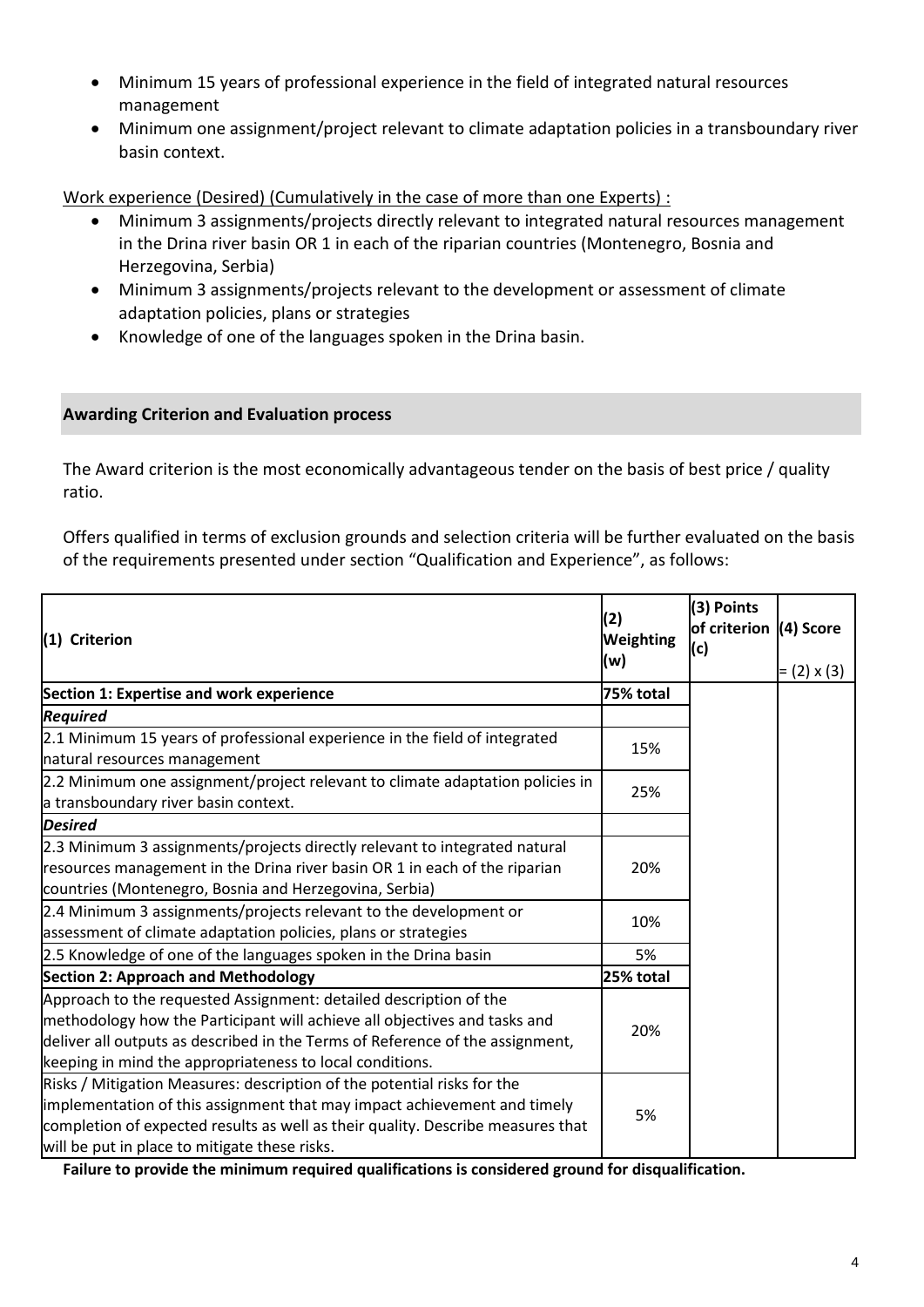**Scoring** for each evaluated section will be made as following:

**Section 1** – Expertise and work experience: For Section 1 score starts at 100 points (when minimum requirements are met) and can reach 150 points depending on the description of the participant and the number of projects implemented in excess of those required as a minimum. (100p Base +10p for extra criteria over base up to 50 additional points)

**Section 2** – Approach and Methodology: For Section 2, score starts at 100 points and can reach 150 points depending on the length, detail, depth, and structure of the information provided.

Each Section/evaluation criterion is evaluated autonomously. The final scoring of each evaluation criterion is the outcome of its scoring multiplied by the corresponding weighting factor. The overall score of the technical offer is the sum of the final scoring of all the Sections/evaluation criteria.

The overall score of the technical offer is calculated on the basis of the following formula: **Bi = w1 x c1 + w2 x c2 +……**

For the overall score which will determine the ranking of offers, technical evaluation will be weighted with 80%, and the financial offer with 20%.

The final listing of the most advantageous offers will be made on the basis of the following formula: **Λi = 0.8\* (Bi/Bmax) + 0.2 \* (Kmin/Ki).**

Where:

- Bmax: the max score received by the best of the technical offers received
- Bi: the score of the technical offer
- Kmin: The cost of the financial offer with the minimum price offered.
- Ki: The cost of the financial offer

The most advantageous offers is the one with the greater value of Λ.

In case of equality of overall scores, the winning proposal is the one whose corresponding technical proposal received the highest rating.

# **Duration of the Contract**

The overall duration of the contract will be maximum 4 months.

# **Contract Price, Deliverables and Schedule of Payment**

The maximum fee for this assignment is 30.000 EUR. This amount includes all other costs, income taxes and any other amount payable or cost that may be required for the completion of the work/service, including VAT.

For a detailed description of Tasks, please refer to the ToR. Deadlines to be possibly adapted based on the actual dates that the workshops will take place.

Schedule of payments: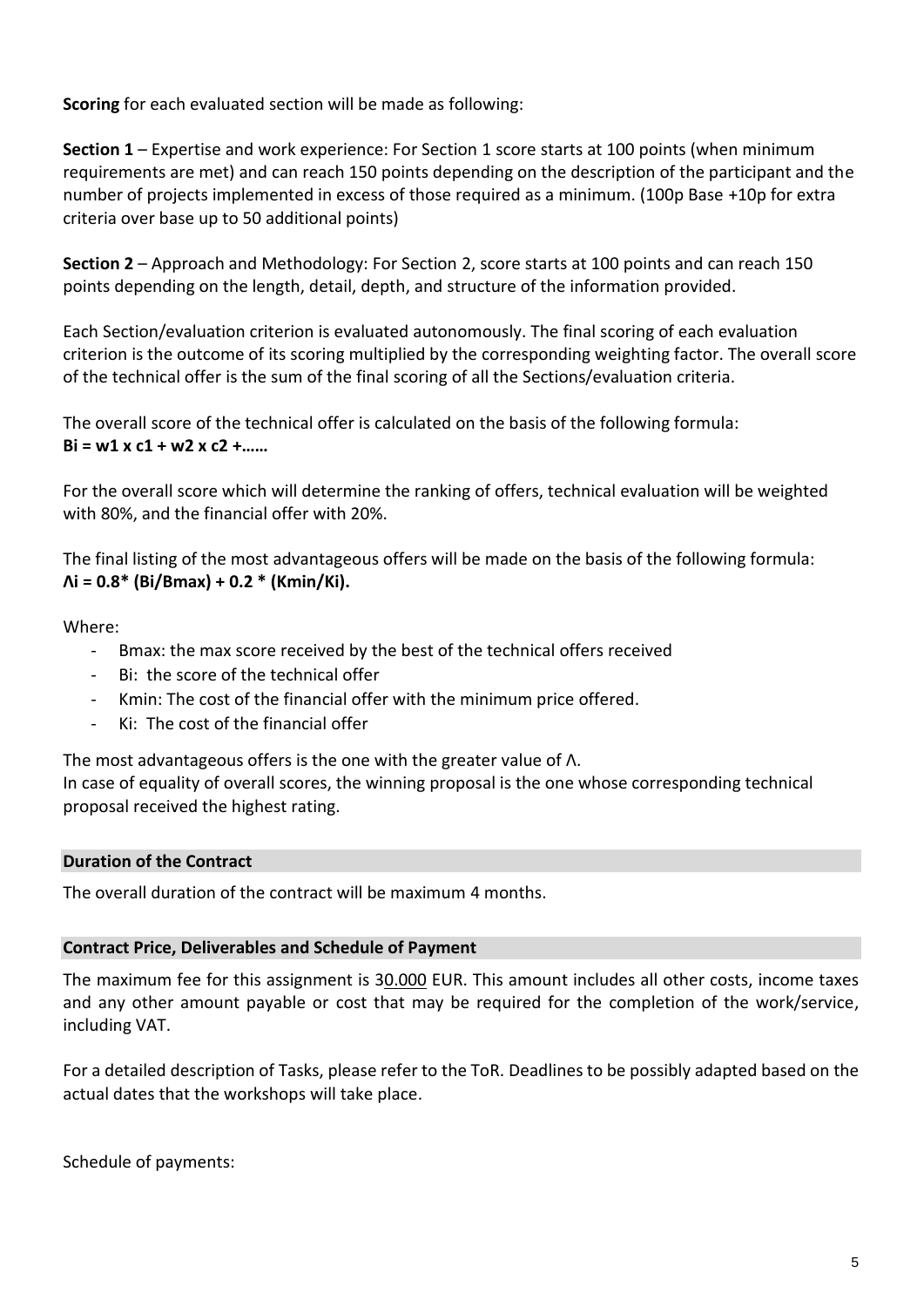| <b>Tasks</b>                                                                                       | <b>Deliverables</b>                                                                                                                                 | <b>Deadline</b>                                      | <b>Payment Schedule</b> |  |
|----------------------------------------------------------------------------------------------------|-----------------------------------------------------------------------------------------------------------------------------------------------------|------------------------------------------------------|-------------------------|--|
| 1. Policy review, identification<br>of stakeholders, finalisation of<br>scope and structure of the | D1. Inception Report<br>"4.<br>(See<br>under<br>Methodology and tasks"                                                                              | $\mathbf{1}$<br>after<br>month<br>contract signature | <b>Tranche 1: 20%</b>   |  |
| Outline                                                                                            | for details)                                                                                                                                        |                                                      |                         |  |
| Consultations<br>2.<br>and<br>development of draft Outline                                         | D <sub>2</sub> .<br>Draft<br>Outline,<br>of<br>including<br>reports<br>consultations (See under<br>"4.<br>Methodology<br>and<br>tasks" for details) | after<br>months<br>contract signature                | <b>Tranche 2: 30%</b>   |  |
| 3. Development of the full<br>Outline                                                              | D <sub>3</sub> . Final Outline                                                                                                                      | after<br>months<br>4<br>contract signature           | <b>Tranche 3: 50%</b>   |  |

GWP-Med may order additional services from the successful candidate to complement the task described in the ToR if specific needs arise that cannot be anticipated at this moment. In any case the value of any additional service requested cannot exceed 50% of the amount of the present call.

# **Termination / cancelation / repetition / reformulation of the procurement procedure**

Termination of a procurement procedure, partial cancellation and repetition of a procedure, reformulation of procedure results.

1. GWP-Med/MIO-ECSDE may, by a reasoned decision, and after the opinion of the competent body, cancel the procurement procedure by annulling the respective Call, either due to failure to submit a tender or the rejection of all tenders or the exclusion of all Participants in accordance with the terms and conditions of the Call.

2. Cancellation of the procurement procedure may take place by a reasoned decision of the GWP-Med/MIO-ECSDE, in the following cases:

- i. due to the irregularity of the procurement procedure
- ii. if the financial and technical parameters related to the award process have changed substantially and the execution of the contractual object is no longer of interest to GWP-Med/MIO-ECSDE
- iii. if due to force majeure, the contract cannot be properly executed
- iv. if the tender selected is deemed not economically advantageous
- v. in case of expiry of the bids
- vi. in case the needs of GWP-Med/MIO-ECSDE and / or of the beneficiary (-ies) of the project have changed
- vii. in case the circumstances have changed resulting in the inability to deliver the contract / project (eg local community reactions, inability to fund, etc.).
- viii. in case of other imperative reasons of public interest such as for purposes of public health or environmental protection.

3. If errors or omissions are found at any stage of the award procedure, the GWP-Med/MIO-ECSDE may, after the opinion of the competent body, either cancel the proceedings partially or reshape the outcome accordingly or decide to repeat the procedure from the point where the error occurred. or omission.

4. GWP-Med/MIO-ECSDE also reserves the right, after the opinion of the competent body, to decide, in addition to the cancellation of the procurement procedure or the annulment of the Call, the repetition of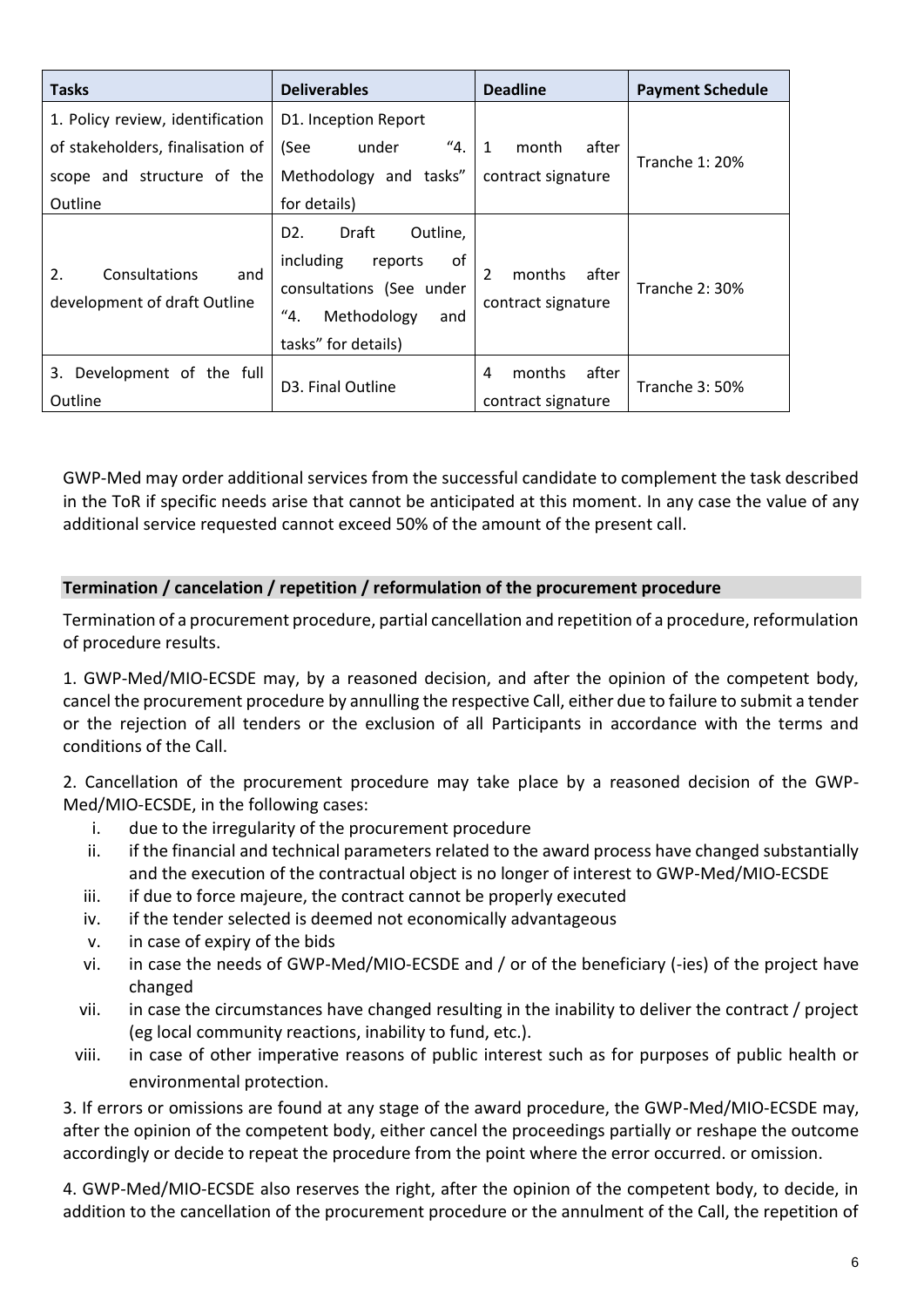any phase of the concluding procedure, as well, with or without modifying its terms or recourse to the negotiation process, provided it is in conformity with the Internal Rules and Regulations of GWP-Med / MIO-ECSDE.

5. Under no circumstances shall GWP-Med / MIO-ECSDE be obliged to pay to Participants any compensation for expenses or other positive or consequential damages that may have been incurred by their participation in the proceedings.

# **Objections**

Objections against any act of the Contracting Authority can be submitted within five (5) days from the notification of the Contracting Authority's act.

An objection to the call for offers can be submitted within a period that extends up to half the period from the publication of the call in the Contacting Authority's website and the final date of submission of offers. For the calculation of this period's deadline, the dates of the publication of the call and the submission of the offers are considered. Objections are submitted in written, by courier, by fax or by email.

Objections are submitted to the Contracting Authority, which shall decide within ten (10) days from the notification of the objection. In the event of an objection to the call for offers, the Contracting Authority shall decide in any case before the closing date for the submission of offers. In case the Contracting Authority has not answered within the above deadline, the rejection of the objection is presumed.

### **Place & Time of Offers Submission**

**Exceptionally** and due to the restrictive measures in force due to the coronavirus pandemic, the submission of offers can be done via e-mail.

Therefore, you are kindly requested to prepare and send to [procurement@gwpmed.org](mailto:procurement@gwpmed.org) writing in the email subject line: Call for Offers 11/2022/ADA, Outline of Climate Adaptation Strategy in Drina,before the above-mentioned closing date for submission of offers the following two folders:

- 1. A compressed folder (.zip or .rar) containing the Technical offer and the Solemn Declaration and any other supporting documents
- 2. **A password-protected file or compressed folder (.zip or .rar)** containing only your financial offer. The password for opening the password protected folder with your financial offer should be sent to the same email address ONLY at the request of the contracting Authority which will send a follow up email to all participants that their technical offer has passed the technical evaluation.

# **In case the password is sent together with the offer file, the offer will be rejected.**

Offers submitted after the specified date shall not be taken into consideration.

The Contracting Authority bears no liability whatsoever for any late delivery of offers or for the contents of its accompanying folders.

For any clarifications on the present call for offers please contact:

Mr. Tassos Krommydas, Senior Programme Officer at GWP-Med

Email: [tassos@gwpmed.org](mailto:tassos@gwpmed.org)